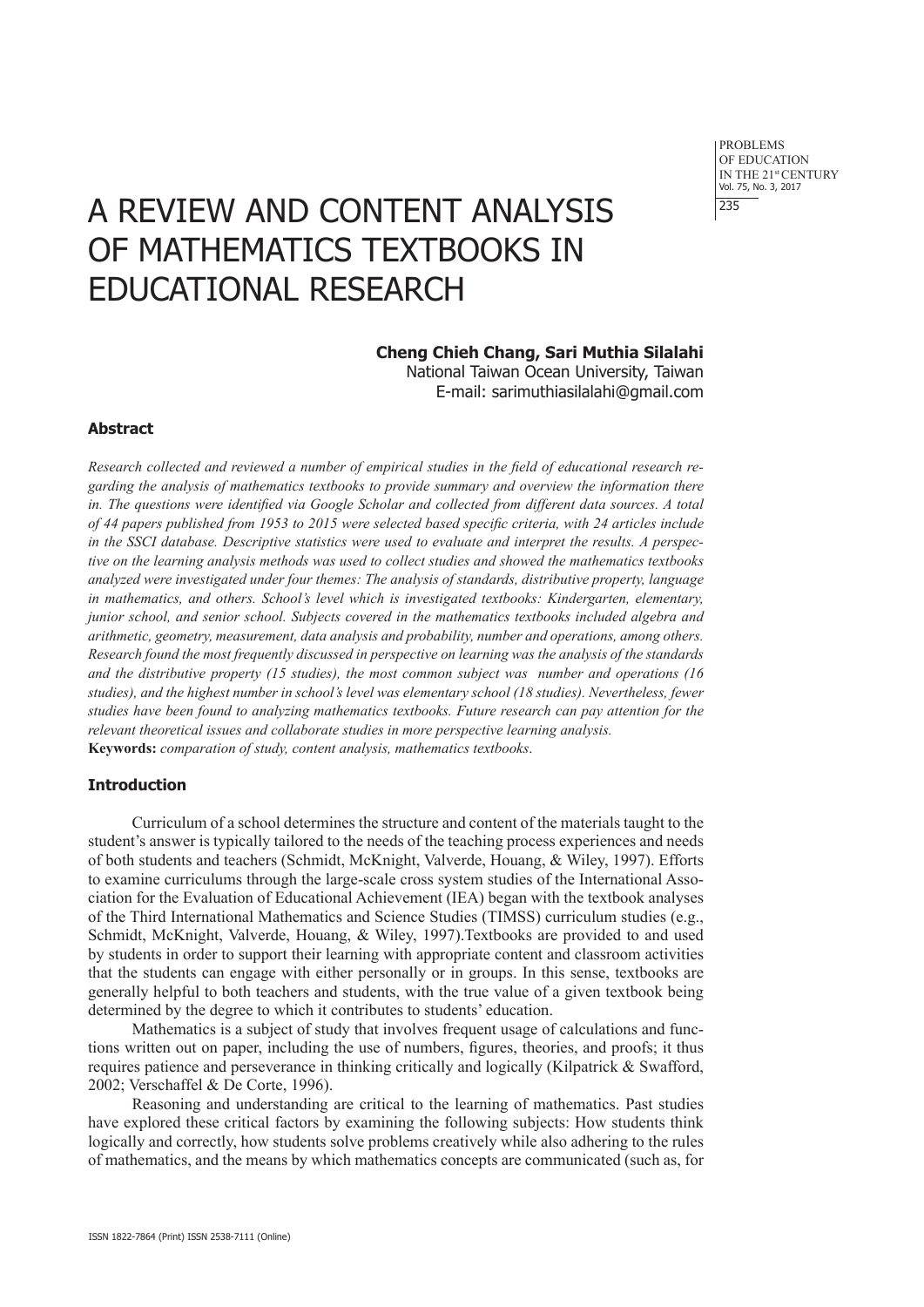PROBLEMS OF EDUCATION IN THE 21st CENTURY Vol. 75, No. 3, 2017 236

example, via representation, discussion, drawing, reading, and writing) (Kilpatrick, Swafford, & Findell, 2001; Kilpatrick & Swafford, 2002; Verschaffel & De Corte, 1996). These conclusions were reinforced by other finding and suggesting that there are several key components in learning mathematics: Correct knowledge of the bases of mathematics, the application from formula and evidence, accuracy in performing calculations, and reasoning accurately while using the mathematics in daily live (Kilpatrick & Swafford, 2002). Among the key capabilities needed in using mathematics, one is the ability to solve problems, which itself requires the capacity to build mathematical thinking in order to analyze and conceptualize the formula used in problem solving. On the other hand is for teacher who uses the mathematical language to present and explain idea to the students by mathematics books and software.

The primary targets of education research in this area would be discussing and analyzing mathematics education, especially discussion and analysis of the teaching and learning processes for mathematics textbooks. To present the content of mathematics effectively, we require pedagogical content knowlwdge (PCK) (Shulman, 1986b) – which links content and pedagogy. Understanding of the given curriculum and pedagogy itself is the primary requirement for teachers, although other knowledge is also needed by teachers, including 1. An understanding of the nature of students that allows, in turn, an understanding of their interests and abilities regarding topics that are difficult or interesting to learn, and 2. Knowledge of the ways in which a topic can effectively be presented to students. Such knowledge significantly affects the value of teaching efforts and students' ability to capture and digest the material to be learned. As such, knowledge of this type is what needs to be improved upon by teachers from day to day in their education efforts (Ball & Bass, 2000).

The analysis of textbooks assists educational researchers in understanding the effectiveness of specific schemes and approaches, which can turn aid in understanding of what is required in terms of teaching and curriculum development. In mathematics education, mathematics textbooks play a particularly prominent role in guiding teachers on specific materials to teach. Simply put, mathematics textbooks help teachers to design and describe the topics of learning that will be covered in the classroom. Past studies investigating such textbooks haveincluded studies on the "content topiccoverage that is presented in textbooks" (Fuson, Stigler, & Bartsch 1988; Westbury, 1992), "textbooks' pedagogical features" (Mayer, Sims, & Tajika, 1995; Schmidt, McKnight, &Raizen, 1997), the "curricular treatment of mathematics content" (Cai, Watanabe, & Lo, 2002; Schmidt, McKnight, & Raizen, 1997), and "exercise problems" (Fan & Zhu, 2007; Li, 2000; Stigler, Fuson, Ham, & Kim, 1986; Sugiyama, 1987).

So, this research, we focus on several key of variables of the mathematics textbooks identified by past studies: The area of learning concentration in mathematics textbooks, the subjects covered in mathematics textbooks and the degree level in school of the students for whom the textbooks are intended.

#### *The Research Aim*

By analyzing relevant empirical educational research studies published from 1953 to 2015, this study sought to summarize information from the past literature regarding the analysis of mathematical textbooks in order to address the following research questions:

- 1. What kinds of perspective learning were the most frequently analyzed by studies of mathematics textbooks?
- 2. What subject was investigated with the greatest number of studies of mathematics textbooks?
- 3. Which school's level were the most commonly analyzed in mathematics education researchers?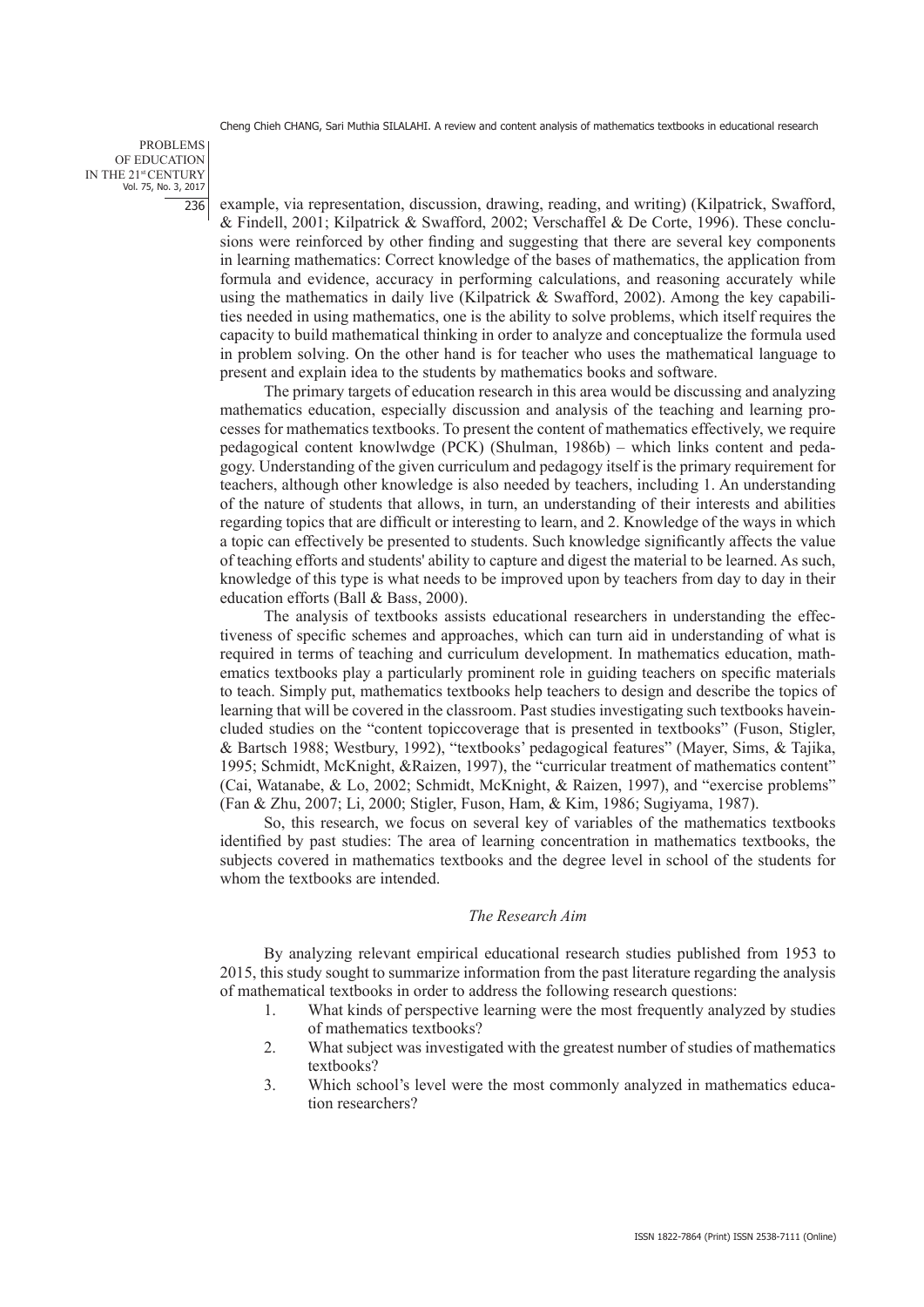#### **Methodology of Research**

#### *Papers Selection*

The studies reviewed in the present investigation were chosen through electronic sources. The literature investigated was not limited topublished studies because there have been relatively few studiesthat have analyzed mathematics textbooks. Rather, the documents collected were all produced between 1953 and 2015, and were located via Google Scholar searches ofvarious data sourcesfor educational research studies, including databases and publishers of both journal articles (ProQuest, JSTOR, Springer Science, and Routledge and Taylor & Francis) and conference proceedings. Specific criteria were implemented to identify the collected research papers. Such as: "mathematics textbook analysis", "mathematics textbooks", "comparative analysis", "comparative study of mathematics textbooks", and "content analysis of mathematics textbooks". A total of 44 papers were selected based on the specific search criteria, and of those 44 papers, 24 articles were included in the Social Sciences Citation Index (SSCI) database.

#### *Coding Procedure*

Learning topics were coded and categorized according to fourth criteria. These rules guiding the research approach focused on how learning topic is presented in mathematics textbooks. The first criterion was focus on the analysis of standards: "the particular focus of the standards-based approach is to examine and indicate the development of the conceptual understanding and communication of mathematics over its memorization and rote learning in school" (Jitendra, 2005). The second criterion was focus on the using language/voice in textbooks. Haliday (1973) indicated this focus seeks to interpret the meaning of language in the context of its function. In other words, it examines how language is used and form has evolved, functional grammar analysis which provides a method of language analysis that enables for researcher to discuss the purpose and use of the language utilised based on three elements: Ideational function, interpersonal function, and textual function. The third criterion was focus on the distributive property. The National Mathematics Advisory Panel (2008) mentioned that "the distributive property (DP), along with the commutative and associative properties, has been recognized as a critical foundation for school mathematics", and that is involes the ability to "identify such features as commutativity, associativity, and distributivity".

Authors considered the studies in terms of the subjects taught in the mathematics textbooks they investigated, as well as thelevel in school for which the books were intended. In the first stage, the content of a selected paper was coded based on its focus in learning mathematics in order to specify different aspects of cognitive development and its application to education. Thus, coding scheme for analyzing perspective on learning included in each selected paper (Table 1).

PROBLEMS OF EDUCATION IN THE 21st CENTURY Vol. 75, No. 3, 2017 237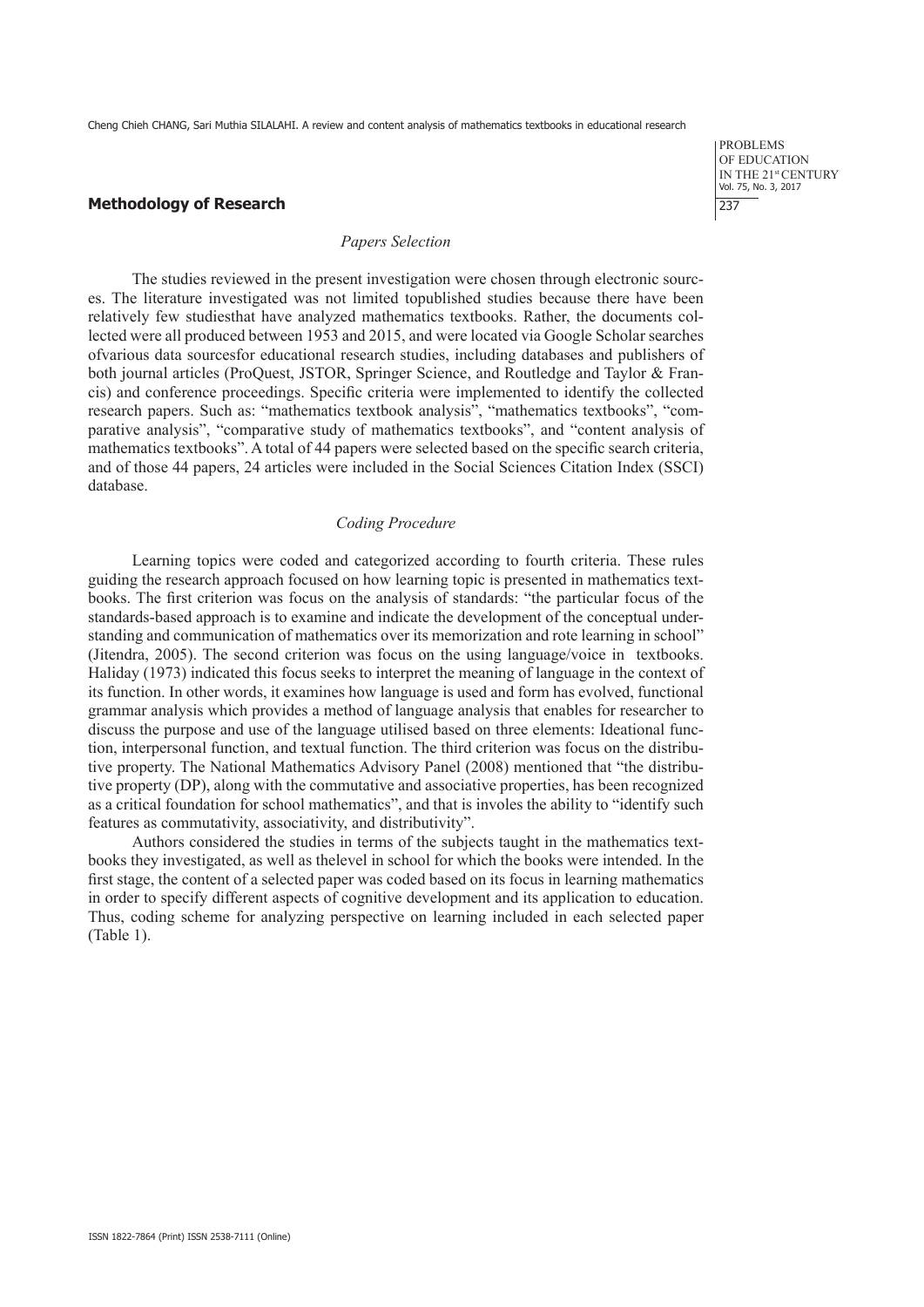PROBLEMS OF EDUCATION IN THE 21<sup>st</sup> CENTURY<br>Vol. 75, No. 3, 2017 238

| <b>Topics</b>                | <b>Code Number</b> | <b>Sub Topics</b>                                                                                                                                                                                | Explanation                                                                                                                                                                                                                                                                     |
|------------------------------|--------------------|--------------------------------------------------------------------------------------------------------------------------------------------------------------------------------------------------|---------------------------------------------------------------------------------------------------------------------------------------------------------------------------------------------------------------------------------------------------------------------------------|
|                              | PS                 | Problem - solving                                                                                                                                                                                | "Problem-solving refers to, problem-solving<br>opportunities that encourage students to<br>solve interesting and challenging problems".                                                                                                                                         |
| Analysis of the<br>standards | <b>RS</b>          | Reasoning                                                                                                                                                                                        | "Reasoning includes skills such as making<br>mathematical conjectures, exploring phe-<br>nomena by observing, examining inferences,<br>justifying findings, and developing math-<br>ematical arguments".                                                                        |
|                              | СM                 | Communication                                                                                                                                                                                    | "Communication" refers to communicating<br>mathematical thinking coherently and clearly<br>to others using both verbal and written com-<br>munication".                                                                                                                         |
|                              | <b>CN</b>          | Connections                                                                                                                                                                                      | "Connections refer to relating new material<br>to students' prior knowledge, skills, experi-<br>ences, and interests".                                                                                                                                                          |
|                              | <b>RP</b>          | Representations                                                                                                                                                                                  | "Representations refer to illustrations (i.e.,<br>diagrams, graphs, models, tables, pictures,<br>manipulatives, symbolic expressions) that<br>define mathematical relationships in order<br>to help students organize their thinking and<br>interpret mathematical situations." |
|                              | ID                 | Ideational function                                                                                                                                                                              | "The most commonly found processes within<br>the ideational function are material, mental<br>and relational".                                                                                                                                                                   |
| Language / Voice             | IT                 | Interpersonal function                                                                                                                                                                           | "The interpersonal function examines the<br>social and personal relationships between<br>the author and others while establishing the<br>expression of the author's authority and the<br>relationship between the author and reader".                                           |
|                              | TF                 | <b>Textual function</b>                                                                                                                                                                          | "The textual function 'distinguishes a living<br>message from a little entry in grammar or a<br>dictionary."                                                                                                                                                                    |
|                              | <b>MF</b>          | Mathematics feature                                                                                                                                                                              | "Single step required (S), Multi-step required<br>(M) <sup>n</sup>                                                                                                                                                                                                              |
| Distributive property        | <b>CF</b>          | Contextual feature                                                                                                                                                                               | "Purely mathematical context in numerical or<br>word form (PM) including illustrative context<br>such as visual representation (IC)"                                                                                                                                            |
|                              | <b>PR</b>          | Performance requirement                                                                                                                                                                          | "Response type and cognitive requirement".                                                                                                                                                                                                                                      |
| Others                       | O                  | This analysis considered the<br>use of the overall curriculum<br>and pedagogy in education<br>as well as the teaching and<br>learning process conducted<br>by the teacher in the class-<br>room. |                                                                                                                                                                                                                                                                                 |

#### **Table 1. Perspective on learning in analysis of mathematics textbooks.**

To estimate inter-coder reliability, we chosen 30% with random of the papers reviewed by any two researchers. To solve the issue of coding reliability, three researchers worked collaboratively together on the coding procedure. Disagreements were settled after discussions among the researchers. A reliability of 0.88 was ultimately achieved. That means the scores from the two scorers were highly correlated.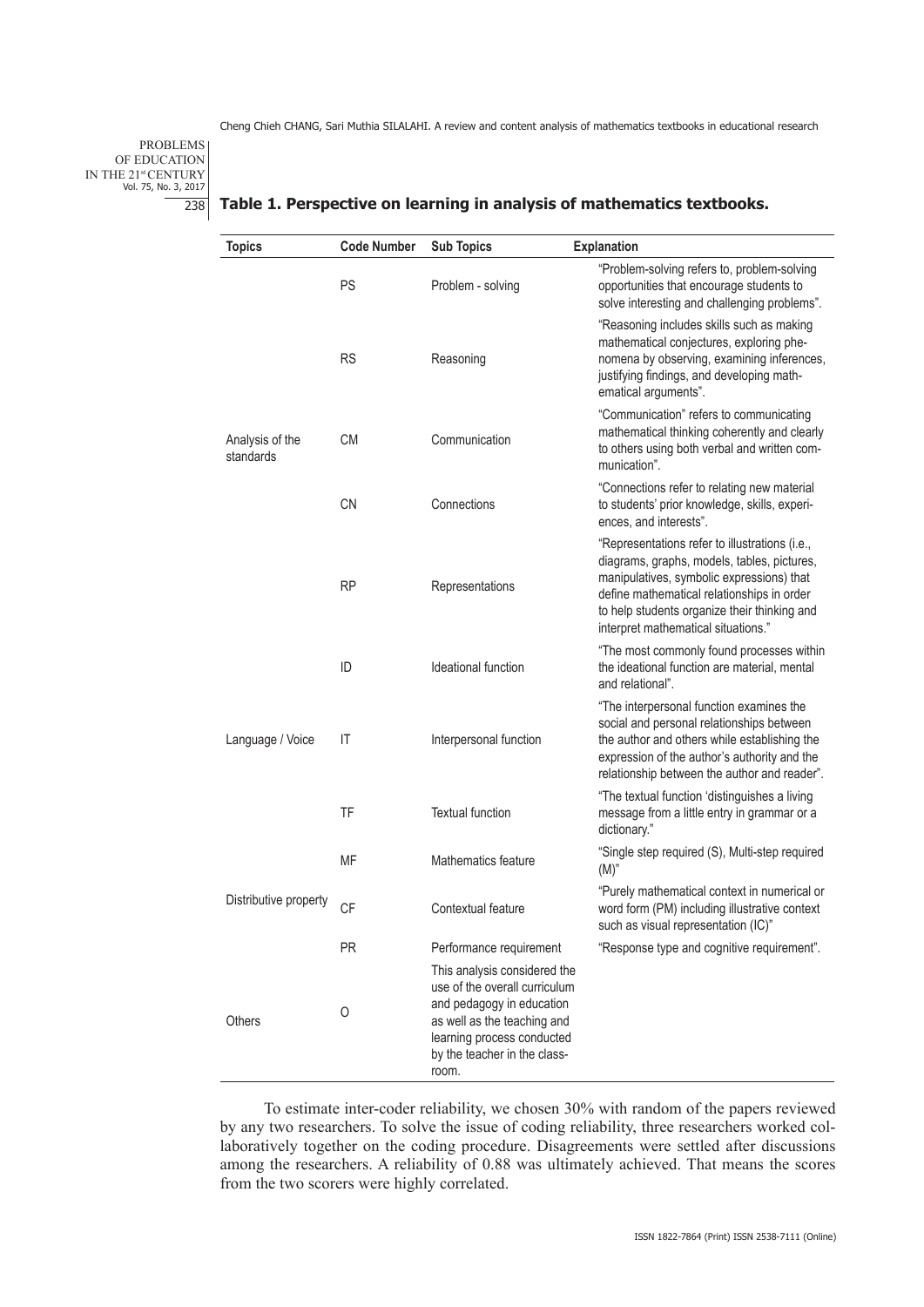PROBLEMS OF EDUCATION IN THE 21st CENTURY Vol. 75, No. 3, 2017 | 239

In the second stage, all the papers were examined and evaluated according to the level of school that the textbooks investigated were intended such as kindergarten, elementary school, junior high school, and senior high school. In the last stage, all the papers were investigated according to the subjects were taught. Analysis allowed us to determine the issue which was the most widely analyzed by researchers when they have investigated the textbooks. This research is going to clarify the development of studies regarding the using of mathematics textbooks in education, and help researchers in the future when they want to analyze mathematics textbooks.

## **Results of Research**

Mathematics textbooks hold enormous potential for supporting learning and teaching in the classroom, and the number of studies regarding mathematics textbooks has grown rapidly in the last few years. In this paper, the selected literature regarding mathematics textbooks were analyzed according to three main criterias.

## *Perspective on Learning in Matematics Textbooks*

A key aspect of the standards-based approach emphasizes the development of conceptual understanding and reasoning over memorization and rote learning. This is because problemsolving, reasoning, communicating, connecting, and representing mathematical content are important goals across grade levels and content types. In this study, author decided to focus on these processes, and identified 44 studies that provided different information about the learning perspective of mathematics textbooks. These perspectives on learning were defined in four groups: The analysis of standards, the distributive property, language in mathematics and others.

Out of the 44 studies, 12 involved the analysis of standards, 15 considered the distributive property, 4 considered the use of language in mathematics and others 12 studies which is not including in "the analysis of standards", "the distributive property", and "the distributive property" .

The 12 studies that considered the analysis of standards could be further sub-divided as follows: Problem-solving (6 studies), reasoning (3 studies), communication (no study), connection (1 study) and representation (2 studies). The studies that consider in the distributive property could be further sub-divided as follows: Mathematics feature (10 studies), contextual feature (no study), performance requiretment (5 studies). The studies that consider language in mathematics could be further sub-divided as follows: Ideational function (3 studies), Interpersonal function (no study), and textual function (1 study).



## **Figure 1: Some subjects are taught in the mathematics textbooks analyzed.**

The result in figure 1 shows the analysis of standards and the distributive properties were the greatest topics in papers that authors have reviewed. In particular with regard to the analysis of standards, problem-solving was apparently the most important topic have given the number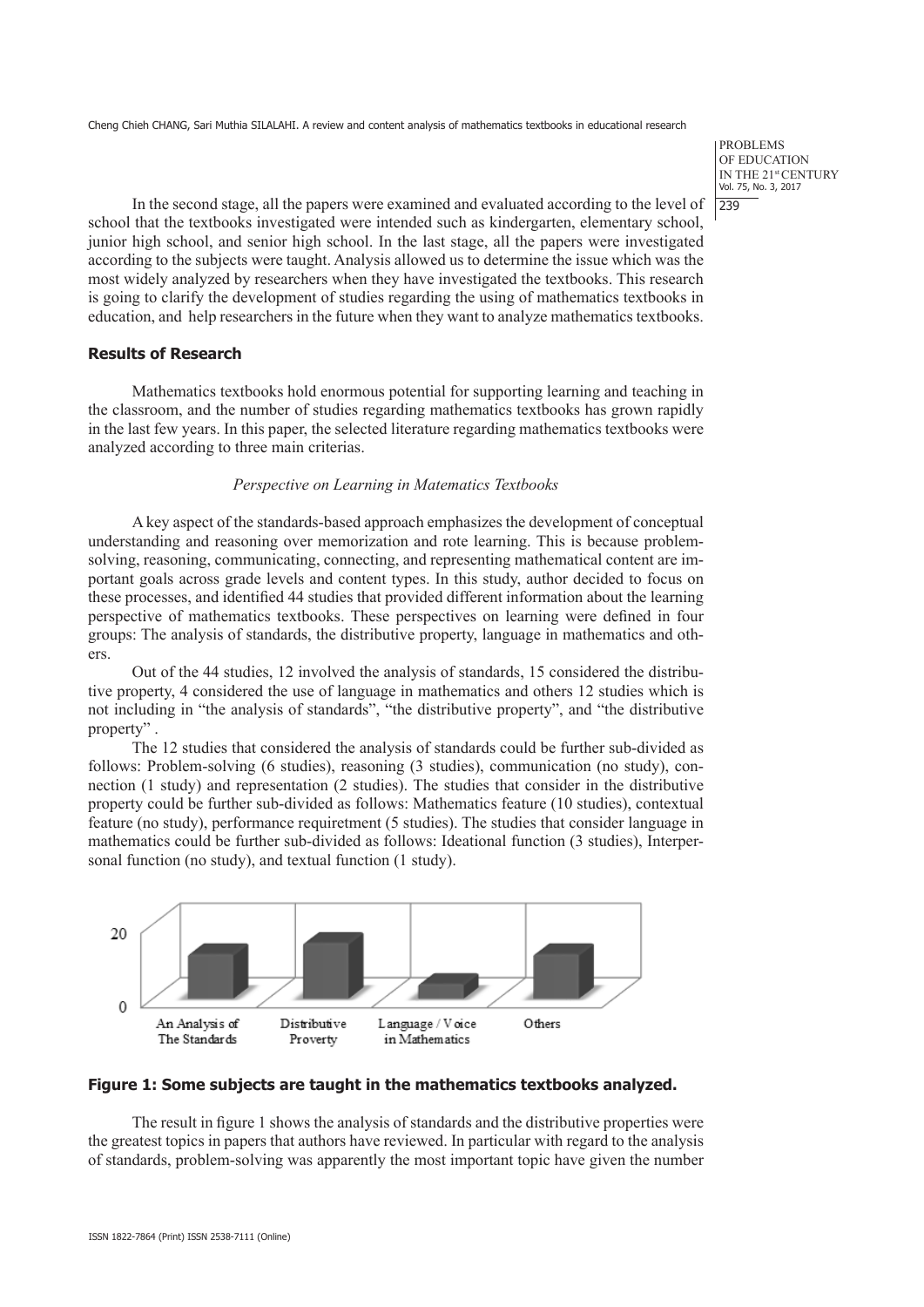PROBLEMS OF EDUCATION IN THE 21st CENTURY Vol. 75, No. 3, 2017 240

of amount which considered on it. This conclusion was also supported by previous research; for example, the National Council of Teachers of Mathematics (1989) noted that mathematical problem solving lies at the center in mathematics on an international basis. To emphasize this point, the NCTM stated that "problem solving should be the focus of the mathematics curriculum." Problem solving should be the primary focus of mathematics curriculum and instruction at each school level, and this centrality of problem solving should be introduced to educators, policy makers, and also teachers engaged in mathematics education.With regard to the distributive property, the Mathematics feature was the most likely for researched. As Li (2007b, 2008a) mentioned, the following points: 1. Discussion contents, 2. Creating a work plan or schedule for students, 3. The presentation and content exposure, and 4. Associating and linking aspects of content with one another. These four points were seen as critical in the manufacture of mathematics textbooks that support the ability of students to learn.

#### *Subjects in Mathematics Textbooks*

Berelson (1952, p.74) explained that content analysis is a method in which the main focus is on calculating the sequence and direction through which communication and written language are presented. The aim of this technique is to present results regarding the structure and content of specific textbook aspects, such as the pages and the cover of a given book. The technique also classifies mathematic lessons into five branches: Numbers and operations, measurements, geometry, algebra and arithmetic, and data analysis and probability. In the 44 studies reviewed, different information was reported regarding the subjects taught in the mathematics textbooks investigated. The topics of the mathematics textbooks investigated were defined in a number of distinct groups: Number and operations (14 studies), arithmetic and algebra (8 studies), geometry (2 studies), measurement (4 studies), data analysis and probability (2 studies), and others (14 studies).





The results in Figure 2, shows that certain subjects attracted particular attention from researchers. Numbers and operations, as well as algebra and arithmetic, were the lesson topics that dominated the papers we reviewed. Authors found that addition and subtraction were the most analyzed topics. Related to this, Li and Kulm (2008) mentioned that as a specific mathematics content topic,"addition and subtraction are well conceptualized and organized for teaching and learning". Addition and subtraction are every important topics for both teachers and students. Indeed, this topic is fundamental for students and educators in making calculations, so it is the first step that should be implemented in the process of teaching and learning mathematics.

Fractions were also a favorite topic in the algebra and arithmetic textbooks that the some researchers investigated. Mathematics textbooks are often blamed for the misunderstandings students have about fractions (Behr et al., 1992). For example, some has pointed to deficiencies in "problem situations that provide experiences with composition, decomposition, and con-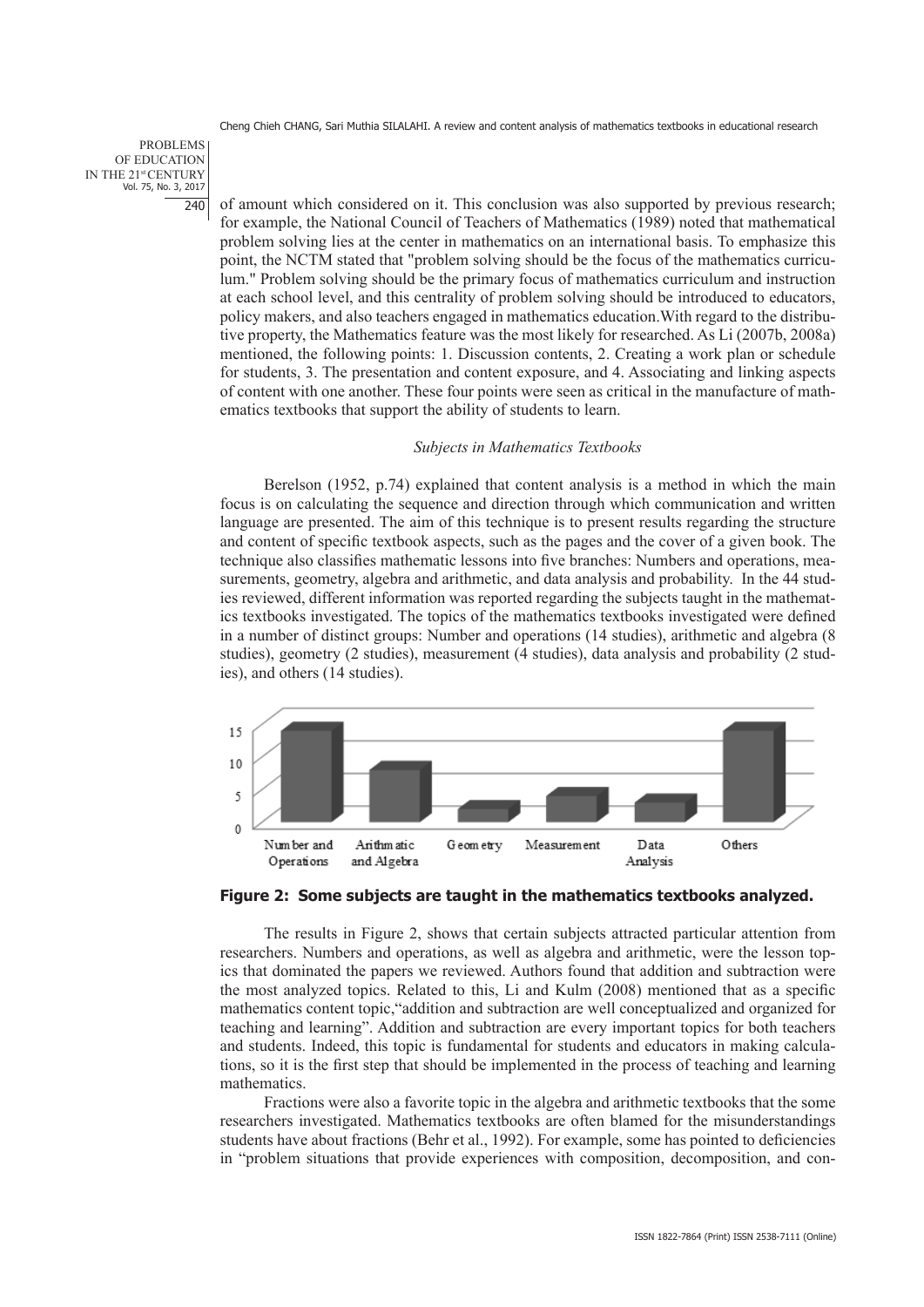PROBLEMS OF EDUCATION IN THE 21st CENTURY Vol. 75, No. 3, 2017  $|241$ 

ceptual portion units" and a "lack of experience with qualitative reasoning about fraction size, order relation, and the out come of operations". Bezuk and Cramer (1989) noted that fractions are frequently found as topics of the textbooks used in elementary schools. This topic is often introduced early in the second grade, with the names and types of different fractions being covered, but the methods for calculation and the presentation of fractions vary depending on each mathematics textbook and the different countries in which they are used. In contrast, the topic of geometry and data analysis was not found to be considered by many of the selected studies, but this may have been because this topic is taught at the high school level, such that the researchers may have assumed that the students are typically already able to analyze these topics.

#### *Levels in School*

The 44 studies reviewed in this study analyzed mathematics textbooks intended for use at various school's level. These levels in school can be categorized into four groups: Kindergarten/primary school, elementary school, junior high school, and senior high school. In the 44 studies, 4 considered textbooks used at the kindergarten/primary school level, 19 considered textbooks used at the elementary school level, 17 considered textbooks used at the junior high school level, 2 considered textbooks used at the senior high school level, and 2 did not fit any of these specific levels. More specifically, those last 2 studies considered education as a whole and did not focus on a specific level of education.

The researchers analyzed the textbooks in terms of curriculum and pedagogy. In this study, however, no past analysis of mathematics textbooks at the university level could be found, possibly because of various factors, such as the possibility that mathematics textbooks used at the university level are compiled by professional educators who make exact considerations regarding the development of the critical thinking skills of students



#### **Figure 3: Dispersion levels in school from primary until senior high school.**

The results in Figure 3, authors found that textbooks used at the elementary and junior high school levels were those most commonly investigated by the studies. In contrast, authors found only one study that looked at textbooks used at the senior high school level.

#### **Discussion**

In this research, authors identified total of 44 past studies that engaged in the analysis of mathematics textbooks. Authors further characterized these studies in terms of specific characteristics: 1.The perspective on learning in mathematics textbooks, 2. The subjects are taught in mathematics textbook, and 3. Level of school that was used mathematic textbooks.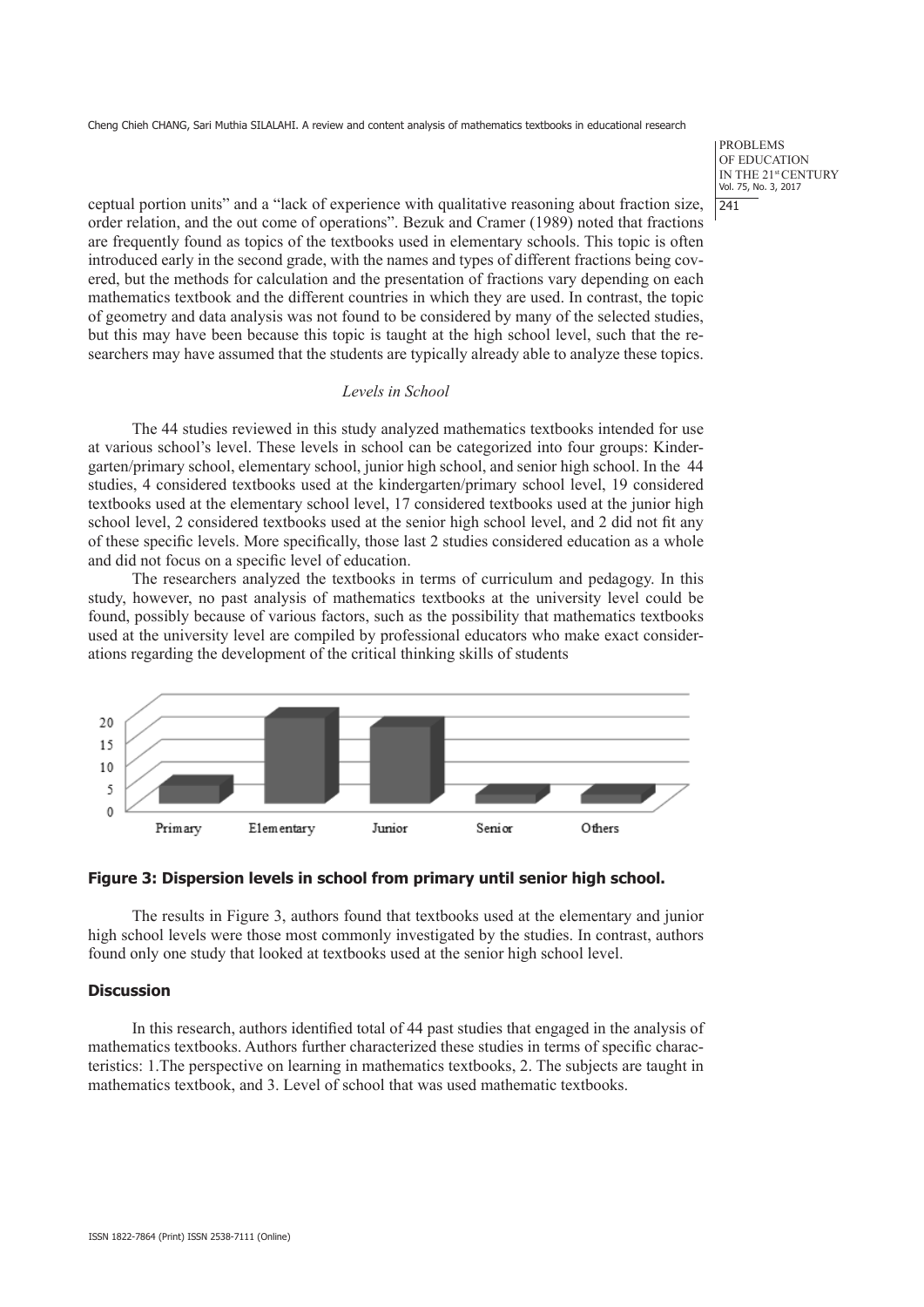PROBLEMS OF EDUCATION IN THE 21st CENTURY Vol. 75, No. 3, 2017 242

| Code/<br>Subject | Number and<br>Operation | Arithmetic and<br>Algebra | Geometry |   | <b>Measurement</b> Data Analysis | Other | <b>Total</b> |
|------------------|-------------------------|---------------------------|----------|---|----------------------------------|-------|--------------|
| PS               | 3                       |                           | U        |   |                                  |       | 6            |
| <b>RS</b>        |                         |                           |          |   |                                  |       |              |
| CM               |                         |                           |          |   |                                  |       |              |
| <b>CN</b>        |                         |                           |          |   |                                  |       |              |
| <b>RP</b>        |                         |                           |          |   |                                  |       |              |
| ID               |                         |                           |          |   |                                  |       |              |
| IT               |                         |                           |          |   |                                  |       |              |
| TF               |                         |                           |          |   |                                  |       |              |
| MF               |                         |                           |          |   |                                  |       | 10           |
| CF               |                         |                           |          |   |                                  |       |              |
| <b>PR</b>        |                         |                           |          | 2 |                                  |       | 5            |
| Other            | 4                       |                           |          |   |                                  |       | 13           |
| Total            | 14                      | ሸ                         |          |   |                                  | 14    | 44           |

## **Table 2. Relationship between perspectives on learning with the subject in analysis of mathematics textbooks.**

Table. 2 shows that number and operation which is the most widely analyzed by researchers in mathematics textbooks. They focused on integer operations (addition and subtraction). Some of researchers explained it was a basic knowledge for the textbook's purpose to introduce the problems especially related to perspective on learning students (Jitendra & Buchman 2005). PS, MF and Others in number and operation subject got the high result, it's mean in number and operation three part of them have important thing for contributed to students achievement such as encourage and challenge student to solve the problems, gave the student opportunities for explained their idea with single step or multi-step. That were the reasons for some researchers have chosen them in number and operation. Meanwhile, geometry got the small frequencies. Due to the limitations in problems represented on textbooks about it. The other reasons, it was introduced at the higher secondary level (Junior High school).

| Table 3. Relationship between perspectives on learning with school's level in |                                    |  |  |  |
|-------------------------------------------------------------------------------|------------------------------------|--|--|--|
|                                                                               | analysis of mathematics textbooks. |  |  |  |

| Code/ School's<br>Level | Primary<br>School | Elementary<br>School |                | Junior High School Senior High School Other |   | <b>Total</b> |
|-------------------------|-------------------|----------------------|----------------|---------------------------------------------|---|--------------|
| PS                      | 0                 | 3                    | $\mathfrak{p}$ |                                             | O | 6            |
| <b>RS</b>               |                   |                      |                |                                             |   |              |
| <b>CM</b>               | N                 | 0                    |                |                                             |   |              |
| <b>CN</b>               |                   |                      |                |                                             |   |              |
| <b>RP</b>               | N                 | U                    |                |                                             |   |              |
| ID                      |                   | U                    |                |                                             |   | 4            |
| IT                      | N                 | U                    |                |                                             |   | <sup>0</sup> |
| TF                      |                   | U                    |                |                                             |   |              |
| MF                      | $\overline{2}$    |                      |                |                                             |   | 10           |
| <b>CF</b>               |                   | n                    |                |                                             |   | U            |
| <b>PR</b>               | N                 |                      | 4              |                                             |   | 5            |
| Other                   |                   |                      |                |                                             |   | 12           |
| Total                   | 4                 | 19                   | 17             | 2                                           | 2 | 44           |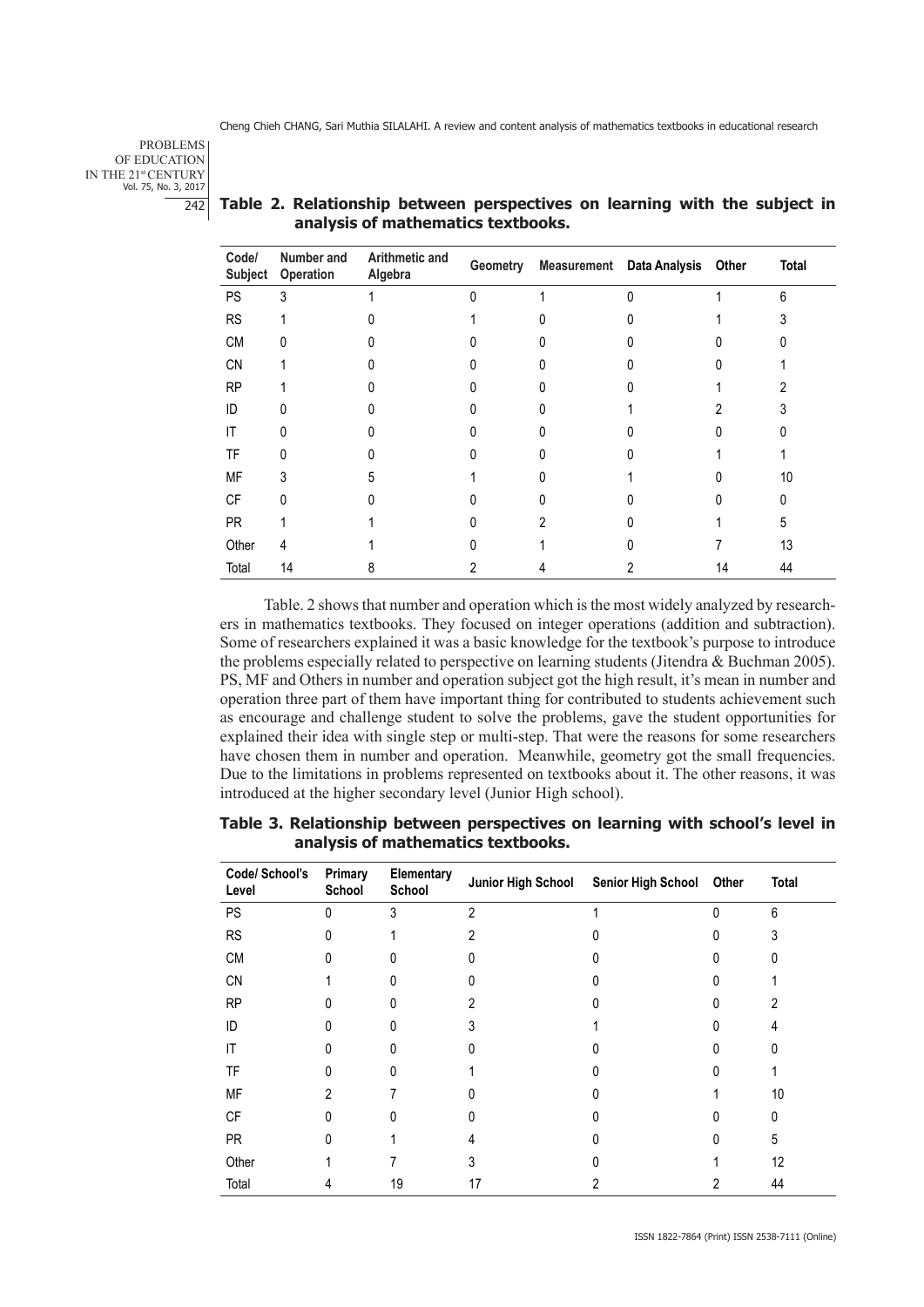PROBLEMS OF EDUCATION IN THE 21st CENTURY Vol. 75, No. 3, 2017  $|243$ 

Table 3 shows the relationship between perspectives on learning and school's level, which is elementary school and junior high school more got pay attention by researcher. In elementary school, fifth grade was chosen more than the others grades. Authors may have thought because the fifth grade is an important time for students to cement the skills they have gained throughout the upper grades as well as develop them even further in preparation for middle school. Fifth grade is about helping students to practice, refine and grow their skills, taking all that they have learned to the next step. Fifth graders build on what they learn in 4th grade by thinking and analyzing in deeper ways about what they learn and read, writing structure, and clear and detailed pieces where the student was ready. It was be similar to Abed & Asbi, (2015) have explained that analysis mathematics textbooks in early stage by using students' textbooks was an important issue to understand the basic started from elementary education. MF became the focus some researchers in elementary school. Authors examined because MF described about task and question which represented on textbook to develop student thinking and understanding.

In junior high school, Eighth grade became the most attention by some researcher because it allows students to mature, become better students and prepare for high school. It was be consistent with Ding and Li, (2010) described eighth grade really appropriated to build students thinking through the textbooks. Different from MF which became focus in elementary school, PR became the majority in junior high which talked about how student made response type and measure their cognitive requirement. Authors believe PR could be gave some potentially such as student will learn a number of skills and ideas that he or she must know and understand to be ready for college and career. Student will continue to learn how to write and reason with algebraic expressions. Students also will make a thorough study of linear equations with one and two variables.

Contradict with senior high school which got the small result. It was because authors believed at the time student have been learn and study to mature, become better students and they only focus prepare going to university, it was meant they have prepared and studied in junior high school when teacher thought them in classroom.

Same results in perspective on learning related to subject and school's level. Mathematics feature has got the greater result than the others. Authors identified the important scaffolding could facilitate student understanding and skill acquisition. A task's cognitive complexity could determine the possibilities for student engagement in cognitively challenging tasks during instruction (Charalambous, et al., 2010); when students explained and justified their answers, reviews their understanding of mathematics is reinforced (NCTM, 2000). This research can contribute for the next researcher to do analysis in all of subjects.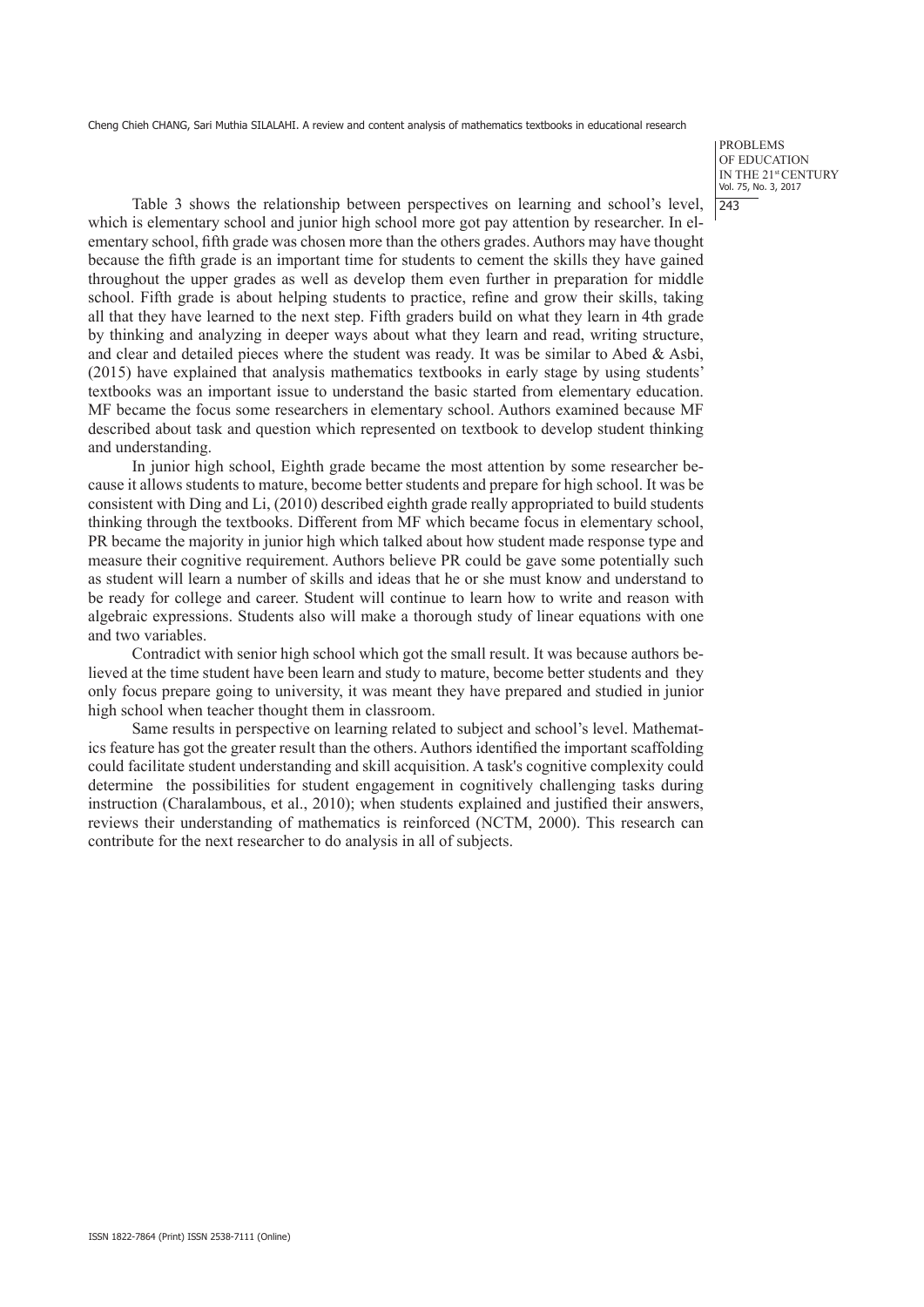PROBLEMS OF EDUCATION IN THE 21st CENTURY Vol. 75, No. 3, 2017 244

| Code                   | 1953-2000      | 2001-2005 | 2006-2010      | 2011 - 2015  | <b>Total</b> |  |
|------------------------|----------------|-----------|----------------|--------------|--------------|--|
| PS                     | 3              |           | $\overline{2}$ | $\mathbf{0}$ | 6            |  |
| ${\sf RS}$             | 0              |           | $\overline{2}$ | 0            | 3            |  |
| ${\sf CM}$             | 0              |           | N              | 0            |              |  |
| CN                     |                | N         |                | <sup>0</sup> |              |  |
| RP                     |                | 0         |                | $\Omega$     | 2            |  |
| ID                     |                | N         |                |              |              |  |
| $\mathsf{I}\mathsf{T}$ | 0              | N         |                | 0            |              |  |
| TF                     |                | N         | N              | 0            |              |  |
| MF                     | $\overline{2}$ |           | 4              | 4            | 11           |  |
| $\mathsf{C}\mathsf{F}$ | $\Omega$       |           | N              | $\Omega$     | 0            |  |
| <b>PR</b>              | 0              |           |                | 3            | 5            |  |
| Other                  | 3              | 5         | 3              |              | 12           |  |
| Total                  | 12             | 9         | 14             | 9            | 44           |  |

## **Table 4. Relationship between perspectives on learning with years in analysis of mathematics textbooks.**

Table 4 is the extra information that have prepared to identify which have been undertaken in research filed, thus have instability performed in area analysis of mathematics textbooks. 1953 - 2000 found 12 papers but in 2001- 2005 decrease to 9 papers but after the following year, there were number of paper increase until 14 papers. Viewing from the perspective on learning and different years, they have same results indicated mathematics feature also getting more paid attention from researchers. The second is others which also part of perspective in learning in every year have contributed for making research. It related to the application mathematics in students life, application mathematics in teaching and learning. It is also important part for the implementation in education system which is conducting now, this is the reason that researchers conducted in annual analyze.

#### **Conclusions and Suggestions**

This review offers three contributions. First, we summarized the selected past research articles in terms perspective on learning, finding that the distributive property and analysis of standards received the most attention from researchers. The focus of discussion was widely on the analysis in each criterias. From analysis in past papers regarding the mathematics textbook from 44 papers which become focused attention by these studies are: 1. In subject: Number and operation, 2. In school's level: Elementary school, 3. Year: 2006 – 2010. On the other hand, if we see perspective on learning how it contibuted, we found that MF got high attenntion in every part distribution from three aspects include subject, school's level and years. Researchers believed that MF examine student's knowledge and skill how to solve problems with different answer in single and multi-step using their experiences and understanding.

Eventhough, we also found CM, IT, and CF didn't have result in these studies, if we looked from paper explanation, IT examines the social and personal relationship between author and others. We found, it was not related with student's need or teacher's need. So, no studies used it. CM and CF talked about comunication and contextual feature, researchers explained that it was proper to high school or universities. Authors also can glean insights that can help us understand about part of each perspective learning can contibute for teacher which one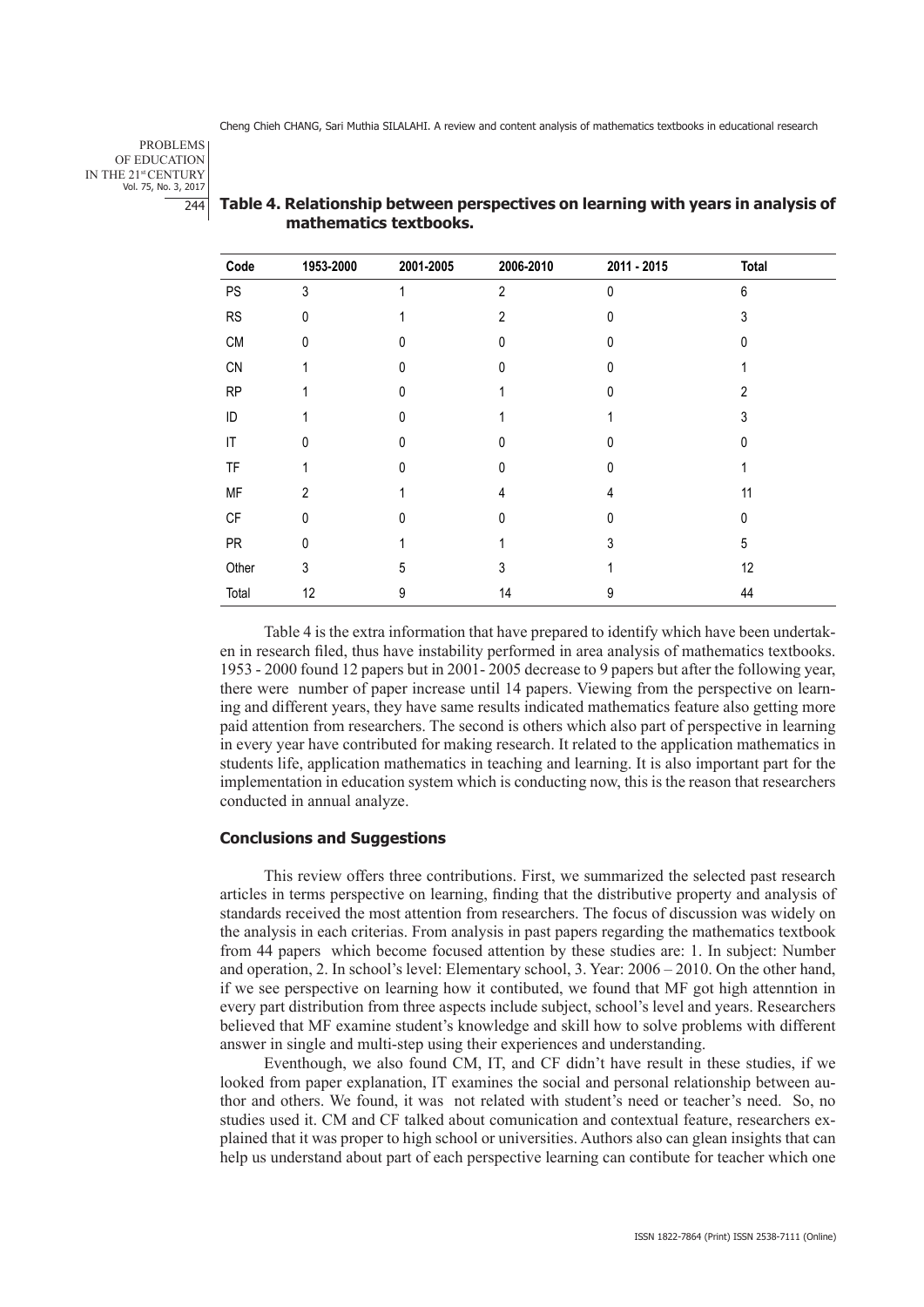PROBLEMS OF EDUCATION IN THE 21st CENTURY Vol. 75, No. 3, 2017 245

is the most analisis by researcher and lack. So teacher can identify where is the proper for the student. These insights can be used by teachers and researchers in future to support students' mathematical learning.

The second contribution of this study was its focus on the subjects taught by the textbooks analyzed by the past studies. In this regard, we found that the subject of number and operations received the most attention. This subject is important because this topic involves a basic introduction to calculations for students, and this is likely thereason why the researchers chose to analyze this topic more frequently. The third contribution of this study was its focus onthe level in school in which the textbooks investigated by the past studies used. In this regard, we found that elementary school mathematics textbooks were the most frequent target of investigation. Textbooks at the elementary level selected for analysis most frequently because this level is the first level of school at which a child starts learning and understanding numeracy and how to think mathematically.

In the future, it is expected that further research can be conducted in different fields, and also that deeper analyses can continue to explore the correlations between various perspective on learning and school levels (primary level, senior high school level, and university level). We expect that in the following years there will be alot of research regarding the analysis of mathematics textbooks that will help teachers, educators, and even the government to better develop students' mathematics textbooks so that they are more efficient, convenient, and useful.

Finally, we call for attention to the relevant theoretical issues in future studies. In addition, as suggested previously, since interdisciplinary and collaborative studies are needed in the future, whether there is a coherent theoretical framework and coding table that can guide all such research should be explored. Analyses of the theoretical and add more perspective on learning issues will help educational researchers to appropriately apply the eye tracking methods in their studies. It is hoped that such a review of the theoretical bases will appear in the near future.

#### **References**

- Abed, E. R., & Al-Absi, M. (2015). Content analysis of Jordanian elementary textbooks during. *International Education Studies*, *8* (3), 159-166
- Baker, D., Knipe, H., Collins, J., Leon, J., Cummings, E., Blair, C., & Gamson, D. (2010). Content analysis and cognitive assessment of textbooks from 1900 to 2000. *Journal for Research in Mathematics Education*, *41* (4), 383-423.
- Ball, D. L., & Bass, H. (2000). Interweaving content and pedagogy in teaching and learning to teach: Knowing and using mathematics. In J. Boaler (Ed.), *Multiple perspectives a mathematics teaching and learning* (pp. 83 – 104). Westport, CT: Ablex Publishing.
- Behr, M. J., Harel, G., Post, T., & Lesh, R. (1992). Rational number, ration, proportion. In D. A. Grouws (Ed.), *Handbook of research on mathematics teaching and learning* (pp. 296–333). NewYork: Macmillan.
- Berelson, B. (1952). *Content analysis in communication research*. New York, NY: Free Press.
- Bezuk, N., & Cramer, K. (1989). Teaching about fractions: What when and how? In P. Trafton (Ed.), New *directions for elementary school mathematics: 1989 Yearbook* (pp. 156–167). Reston: National Council of Teachers of Mathematics.
- Birgit, P., Linda, H., & Milton, K. (2001). Mathematics textbooks and their use in English, French, and German classrooms: A way to understand teaching and learning cultures. *Zentrallattfür Didaktik der Mathematik, 33* (5), 158-175.
- Burch, R. L. (1953). Formal analysis as a problem-solving procedure. *The Journal of Education, 136* (2), 44-47.
- Cabassut, R. (2005), Argumentation and proof in examples taken from French and German textbooks. In M. Bosch (Ed.), *Proceedings of the Fourth Congress of the European Society for Research in Mathematics Education*, (pp. 391–400), Spain: ERME.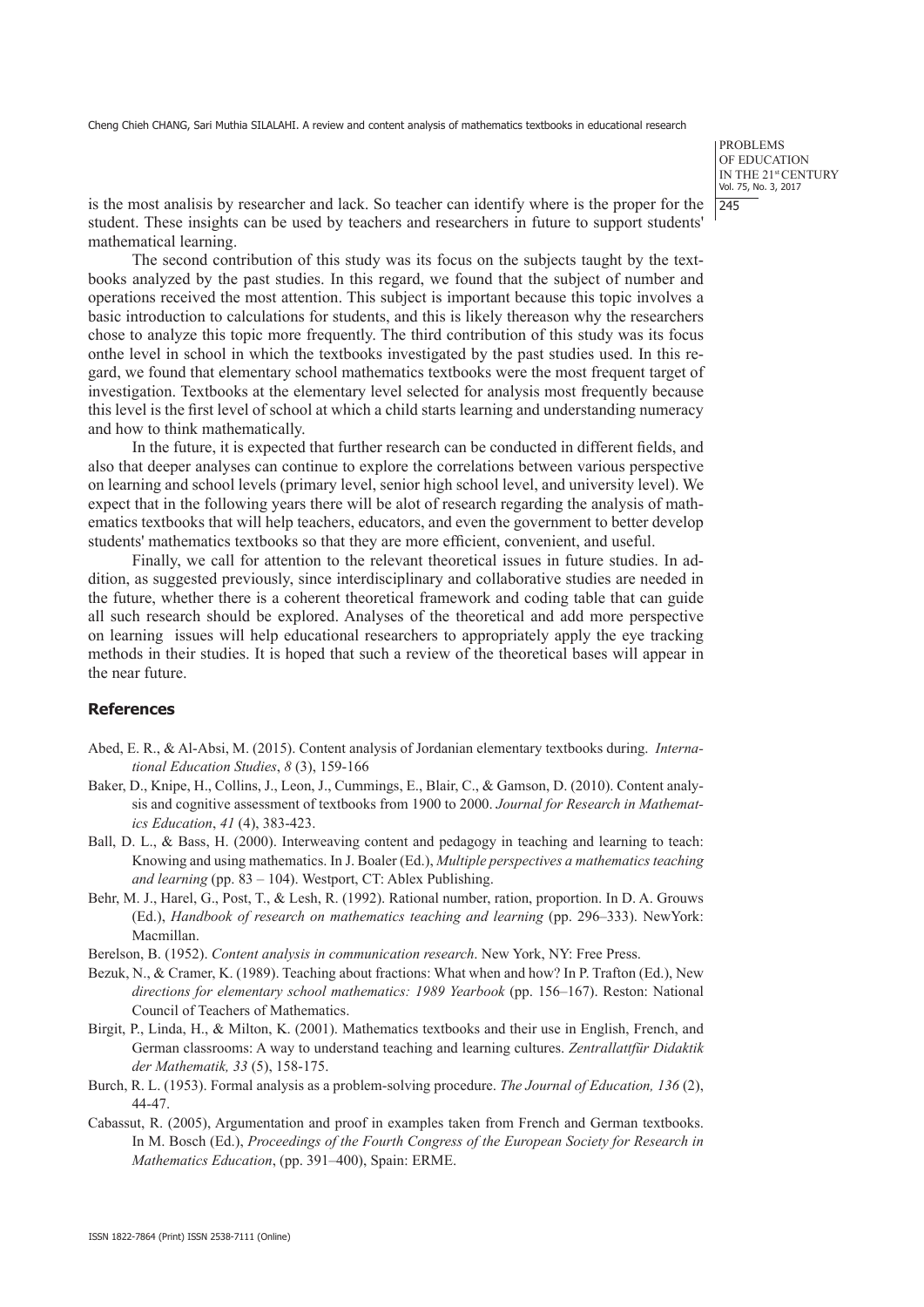PROBLEMS OF EDUCATION IN THE 21st CENTURY Vol. 75, No. 3, 2017 246

- Carnine, D., Jitendra, A. K., & Silbert, J. (1997). A descriptive analysis of mathematics curricula materials from a pedagogical perspective: A case study of fractions. *Remedial and Special Education*, *18*, 66-81.
- Charalambous, Y., Delaney, S., Hsu, H., & Vilma (2010). A comparative analysis of the addition and subtraction of fractions in textbooks from three countries. *Mathematical Thinking and Learning, 12,* 117–151.
- Ding, M., & Li, X. (2010). A comparative analysis of the distributive property in U.S. and Chinese elementary mathematics textbooks. *Cognition and Instruction, 28* (2), 146–180.
- Eisenmann, H. A. B. (2007). From intended curriculum to written curriculum: Examining the "voice" of a mathematics textbook. *Journal for Research in Mathematics Education*, *38* (40), 344-369.
- Eren, R., (2014). A comparative analysis of questions in American, Singaporean, and Turkish mathematics textbooks based on the topics covered in 8th grade in turkey. *Educational Sciences: Theory & Practice*, *14* (1), 411-421.
- Flanders, J. (1987). How much of the content in mathematics textbooks is new? *The Arithmetic Teacher*, *35* (1), 18-23.
- Fujita, T., & Jones K. (2002). Opportunities for the development of geometrical reasoning in current textbooks in the U.K and Japan. *Proceedings of the British Society for Research into Learning Mathematics, 22* (3), 79-84.
- Fuson, K., Stigler, J. W., & Bartsch, K. (1988). Grade placement of addition and subtraction topics in Japan, mainland China, the Soviet Union, Taiwan, and the United States. *Journal for Research in Mathematics Education*, *19* (5), 449-456.
- Garderen, D., Scheuermann, A., & Jackson, A. (2012). Developing representational ability in mathematics for students with learning disabilities: A content analysis of grades 6 and 7 textbooks. *Learning Disability Quarterly*, *35* (1), 24-38.
- Gerofsky, S. (1999). Genre analysis as a way of understanding pedagogy in mathematics education. *For the Learning of Mathematics*, *19* (3), 36-46.
- Halim, A. (2006). A comparative study of mathematics curriculum at primary level in Bangladesh and India (West Bengal). *Bangladesh Education Journal A Half-Yearly Publication of UNESCO-Based Researchers' Forum*, *5* (1), 41-51.
- Halliday, M. (1973). *Explorations in the functions of language*. London: Edward Arnold.
- Howson, G. (1996). Mathematics textbooks: A comparative study of grade 8 texts. *The Mathematics Teacher*, *89* (3), 258.
- Hussain, A. (2012). How do elementary textbooks address fractions? A review of mathematics textbooks in the Usa, Japan, and Kuwait. *Educational Studies in Mathematics*, *79,* 239–261.
- Jitendra, A. K., & Buchman (2005). A comparative analysis of third-grade mathematics textbooks before and after 2000*. NCTM Standards, Assessment for Effective International, 30* (2), 47-62.
- Jitendra, A. K., et al. (2005). Adherence to mathematics professional standards and instructional design criteria for problem-solving in mathematics. *Council for Exceptional Children, 71* (3), 319-337.
- Jones, D. L., et al., (2015). The statistical content of elementary school mathematics textbooks. *Journal of Statistics Education, 23* (3), 1-18.
- Jones, K., & Fujita, T., (2002). British society for research into learning mathematics geometry working group. In Fujita, T., and Jones, K., (2002). Opportunities for the development of geometrical reasoning in current textbooks in the UK and Japan. *Proceedings of the British Society for Research into Learning Mathematics*, *22* (3), 79-84.
- Kane, R. B. (1970). The readability of mathematics textbooks revisited. *The Mathematics Teacher, 63*  (7), 579-581.
- Kilpatric, J., & Swafford, J. (2002). *Helping children learn mathematics*. Washington, DC: National Academy Press.
- Kilpatrick, J., & Swafford, J., & Findell, B. (2001). *Adding it up*: *Helping children learn mathematics*. Washington, D.C.: National Academy Press
- Kiulik, S., & Rudnick, J. A. (1987). *Problem solving: A handbook for teachers* (2nd ed.). Boston: Allyn and Bacon.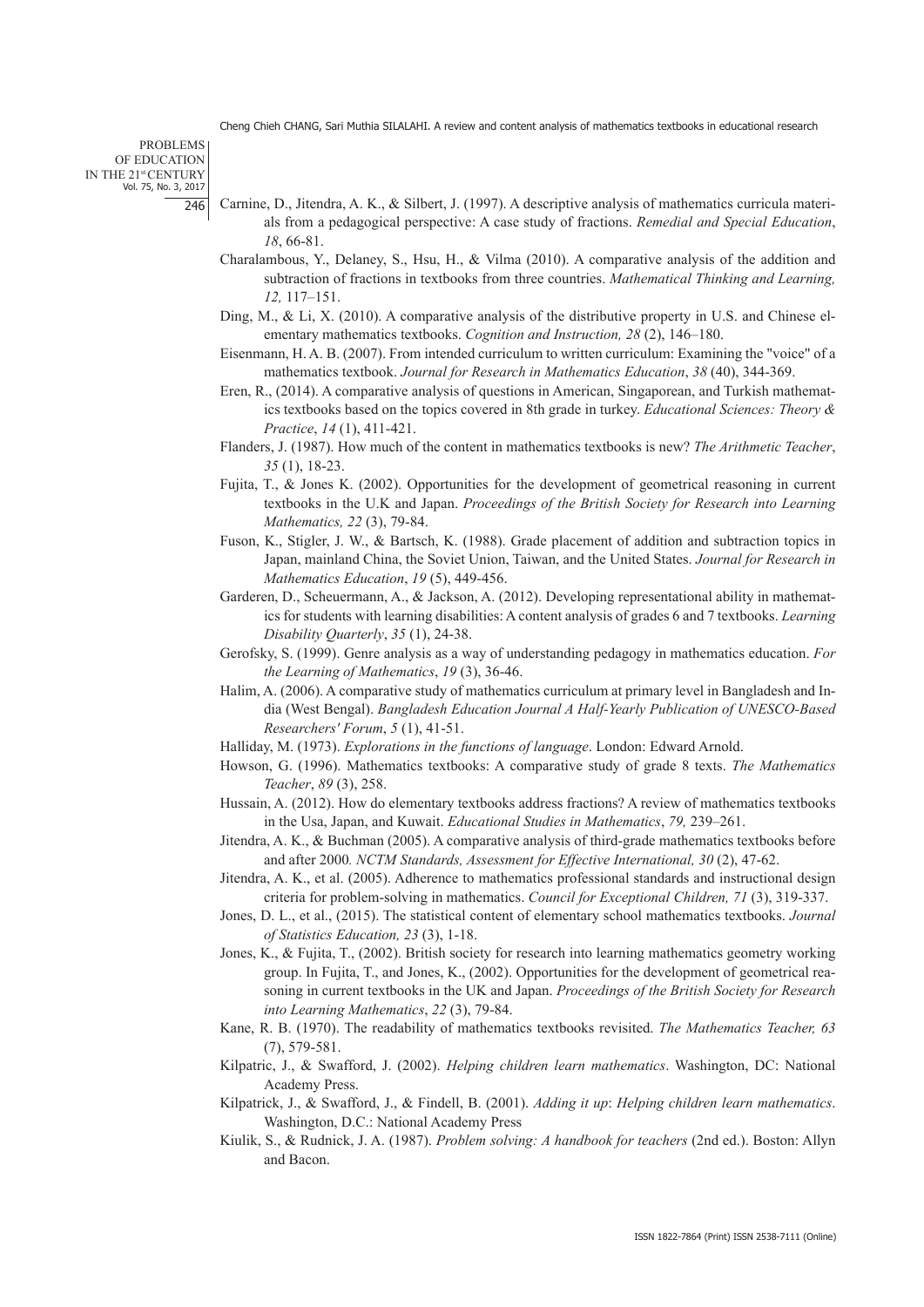PROBLEMS OF EDUCATION IN THE 21st CENTURY Vol. 75, No. 3, 2017 247

- Kyungmee, P., & Frederick, L. K. S. (2006). A comparative study of the mathematics textbooks of China, England, Japan, Korea, and the United States. *Mathematics Education in Different Cultural Traditions A Comparative Study of East Asia and the West, 9,* 227-238.
- Lappan, G. (1999). Revitalizing and refocusing our efforts. *Journal for Research in Mathematics Education*, *30*, 568-578.
- Li, Y. (2000). A comparison of problems that follow selected content presentations in American and Chinese mathematics textbooks. *Journal for Research in Mathematics Education, 31* (2), 234-241.
- Li, Y. (2007a). Curriculum research to improve teaching and learning. *School Science and Mathematics*, *107*, 166–168.
- Li, Y. (2008). Transforming curriculum from intended to implemented: What teachers need to do and what they learned in the United States and China. In Z. Usiskin & E.Willmore (Eds.), *Mathematics curriculum in Pacific Rim countries—China, Japan, Korea, and Singapore* (pp. 183–195). Charlotte, NC: Information Age.
- Li, Y., & Kulm, G. (2008). Knowledge and confidence of preservice mathematics teacher*: The case of fraction division. ZDM-The International Journal on Mathematics Education, 40*, 833–843.
- Li, Y., Chen, X., & An, S. (2009). Conceptualizing and organizing content for teaching and learning in selected Chinese, Japanese and US mathematics textbooks: *The case of fraction division. ZDM Mathematics Education, 41*, 809 –826.
- Lianghuo, F., & Yan, Z. (2000). Problem solving in Singapore secondary mathematics textbooks. *The Mathematics Educator*, *5* (1/2), 117-141.
- Lianghuo, F., & Yan, Z. (2007). Representation of problem-solving procedures: A comparative look at China, Singapore, and US mathematics textbooks. *Educational Studies in Mathematics, 66* (1)*,*  61–75.
- Linda, H., & Birgit, P. (2002). An investigation of mathematics textbooks and their use in English, French and German classroom: Who gets an opportunity to learn what? *British Educational Research Journal, 28* (4), 567-590.
- Maggie, M. B. (1994). The theme of individualism in mathematics education: An examination of mathematics textbooks. *For The Learning of Mathematics*, *14* (3), 36-42.
- Mayer, R. E., Sims, V., & Hidet T., (1995). A comparison of how textbooks teach mathematical problem solving in Japan and the United States. *American Educational Research Journal, 32* (2), 443-460.
- National Council of Teachers of Mathematics. (1989). *Curriculum and evaluation standards for school mathematics*. Reston, VA: Author.
- National Mathematics Advisory Panel (2008). *Foundations for success: The final report of the national mathematics advisory panel.* Washington, DC: U.S. Department of Education.
- O'keeffe, L., & O'donoghue, J. (2015). A role for language analysis in mathematics textbook analysis. *International Journal of Science and Mathematics Education*, *13* (3), 605–630.
- Özgeldia, M., & Esen, Y. (2010). Analysis of mathematical tasks in Turkish elementary school mathematics textbooks. *Procedia Social and Behavioral Sciences, 2*, 2277–2281.
- Reys, B., Robert, E., & Masataka, K. (1996). The development of computation in three Japanese primarygrade textbooks. *The Elementary School Journal*, *96* (4), 423-437.
- Seán, D., Charalambos, Y. C., Hui, Y. H., & Vilma, M. (2007). The treatment of addition and subtraction of fractions in Cypriot, Irish, and Taiwanese textbooks. In Woo, Jeong-Ho, et al., (Ed.), *International group for the psychology of mathematics education: Proceedings of the 31st Conference of the International Group for the Psychology of Mathematics Education, 2*, 193-208. Korea: The Korea Society of Educational Studies in Mathematics.
- Shulman, L. S. (1986b). Those who understand: Knowledge growth in teaching. *Educational Research, 15* (2), 4-14.
- Smith, F. (1969). The readability of junior high school mathematics textbooks*. The Mathematics Teacher*, *62* (4), 289-291.
- Son, J. (2005). A comparison of how textbooks teach multiplication of fractions and division of fractions in Korea and in the U.S. In Chick, H. L., & Vincent, J. L. (Eds.), *Learners and learning environments: Proceedings of the 29th Annual Conference of the International Group for the Psychology of Mathematics Education*, (pp. 201-208). Melbourne: PME. ISSN 0771-100X.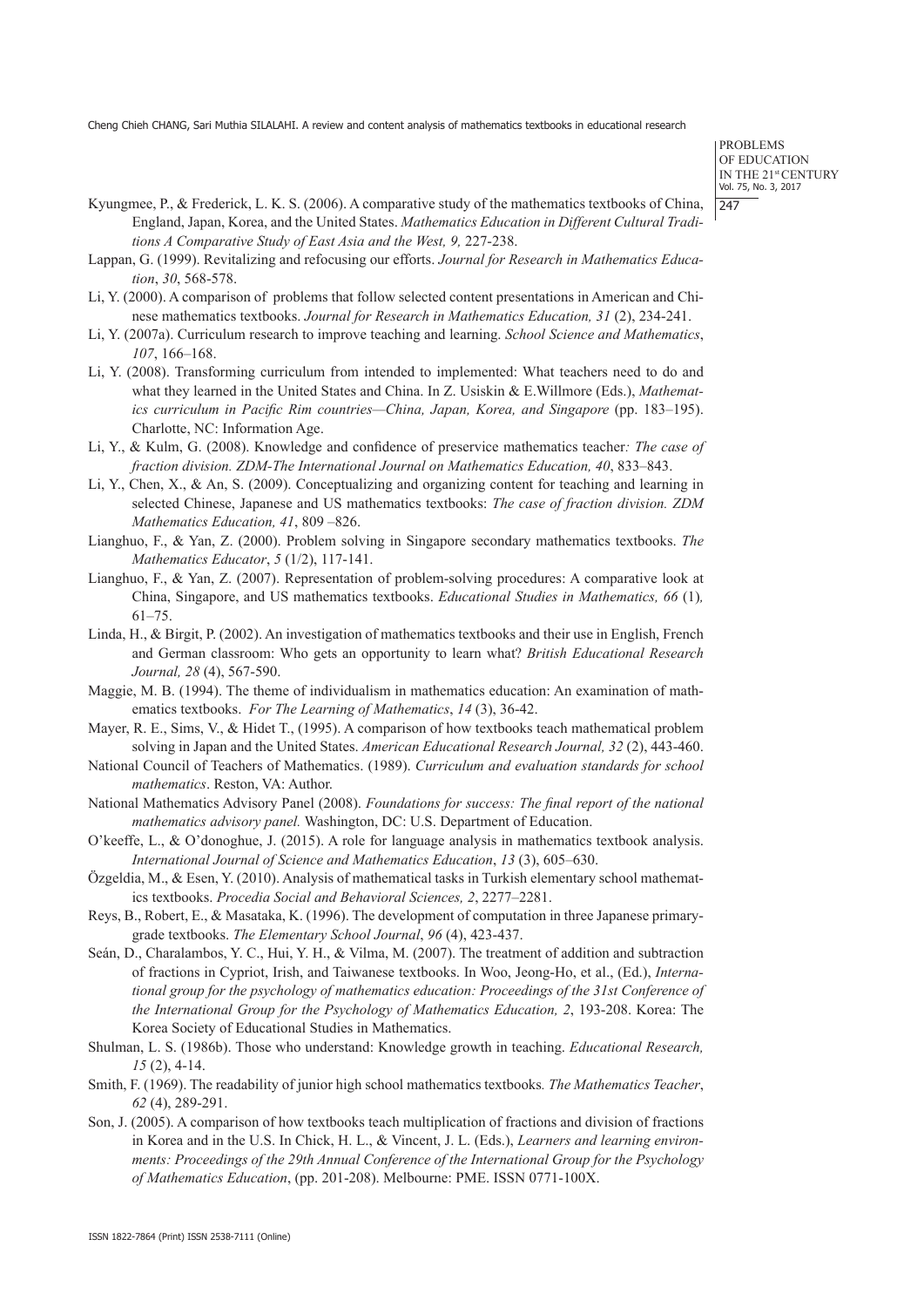PROBLEMS OF EDUCATION IN THE 21st CENTURY Vol. 75, No. 3, 2017 248

- Sood, S., & Jitendra, A. K. (2007). A comparative analysis of number sense instruction in reform-based and traditional mathematics textbooks. *The Journal Of Special Education*, *41* (3), 145–157.
- Stacey, K., & Vincent, J. (2009). Modes of reasoning in explanations in Australian eighth-grade mathematics textbooks. *Educational Studies in Mathematics, 72*, 271–288.
- Stigler, J., Fuson, C., Ham, M., & Kim, M.S. (1986). An analysis of addition and subtraction word problems in American and Soviet elementary mathematics textbooks. *Cognition and Instruction*, *3*  (3), 153-171.
- Sun, X. (2011). Variation problems and their roles in the topic of fraction division in Chinese mathematics textbook examples. *Educational Studies in Mathematics*, *76* (1), 65-85.
- Sutherland, R., Winter, J., & Harries, T. (2001). A transnational comparison of primary mathematics textbooks: The case of multiplication. *Research in Mathematics Education, 3* (1), 155-167.
- Suttharat, & Maitree (2013). The textbook analysis on multiplication: The case of Japan, Singapore, and Thailand. *Creative Education, 4* (4), 259-262.
- Verschaffel, L., & De Corte, E. (1996). Number and arithmetic. In A. Bishop, K. Clements, C. Keitel, J. Kilpatrick, & C. Laborde (Eds.), *International handbook of mathematics education* (pp. 99-137). Dordrecht, The Netherlands: Kluwer Academic Publishers.
- Wijaya, A., Panhuizen, M., & Doorman, M. (2015). Opportunity-to-learncontext-based tasks provided by mathematics textbooks. *Educational Studies in Mathematics, 8*9 (1), 41–65.
- Xin, Y. P., (2007). Word problem solving tasks in textbooks and their relation to student performance. *The Journal of Educational Research*, *100* (6), 347-360.
- Yeap, B., Beverly, F., Jack (2006). Comparative study of arithmetic problems in Singaporean and American mathematics textbooks. *Mathematics Education in Different Cultural Traditions-A Comparative Study of East Asia and the West*, *9*, 213-225.

## **Appendix. Analysis of the mathematics textbooks investigated in each reviewed study.**

| No | <b>Authors</b>                                  | Title                                                                                                                                                         | Level                 | Focus On<br>Learning                                                   | Material/Sub-<br>iect                             |
|----|-------------------------------------------------|---------------------------------------------------------------------------------------------------------------------------------------------------------------|-----------------------|------------------------------------------------------------------------|---------------------------------------------------|
| 1. | Sood & Jitendra<br>(2007)                       | A Comparative Analysis of Number Sense<br>Instruction in Reform-Based and Traditional<br><b>Mathematics Textbooks</b>                                         | Elementary<br>School  | Evaluating<br>Number Sense<br>Content                                  | Number sense<br>(Others)                          |
| 2. | Eren (2014)                                     | A Comparative Analysis of Questions in<br>American, Singaporean, and Turkish Math-<br>ematics Textbooks Based on the Topics<br>Covered in 8th Grade in Turkey | Junior High<br>School | Questions                                                              | Number<br>Geometry<br>Algebra<br><b>Statistic</b> |
| 3. | Charalambous,<br>Delaney, Hsu &<br>Vilma (2010) | A Comparative Analysis of the Addition and<br>Subtraction of Fractions in Textbooks from<br><b>Three Countries</b>                                            | Primary<br>School     | Concepts<br>in Structure<br>textbook                                   | <b>Factions</b>                                   |
| 4. | Ding & Li (2010)                                | A Comparative Analysis of the Distributive<br>Property in U.S. and Chinese Elementary<br><b>Mathematics Textbooks</b>                                         | Elementary<br>School  | Problem con-<br>texts                                                  | Multiplication<br>problems                        |
| 5. | Jitendra & Buch-<br>man (2005)                  | A Comparative Analysis of Third-Grade<br>Mathematics Textbooks Before and After the<br>2000 NCTM Standards.                                                   | Elementary<br>School  | Analysis Stand-<br>ards                                                | Addition and<br>Subtraction                       |
| 6. | Halim (2006)                                    | A Comparative Study Of Mathematics Cur-<br>riculum At Primary Level In Bangladesh and<br>India (West Bengal)                                                  | Primary<br>School     | Critical<br>Examination<br>and Analysis<br>Of Curriculum<br>Objectives | Content-Areas                                     |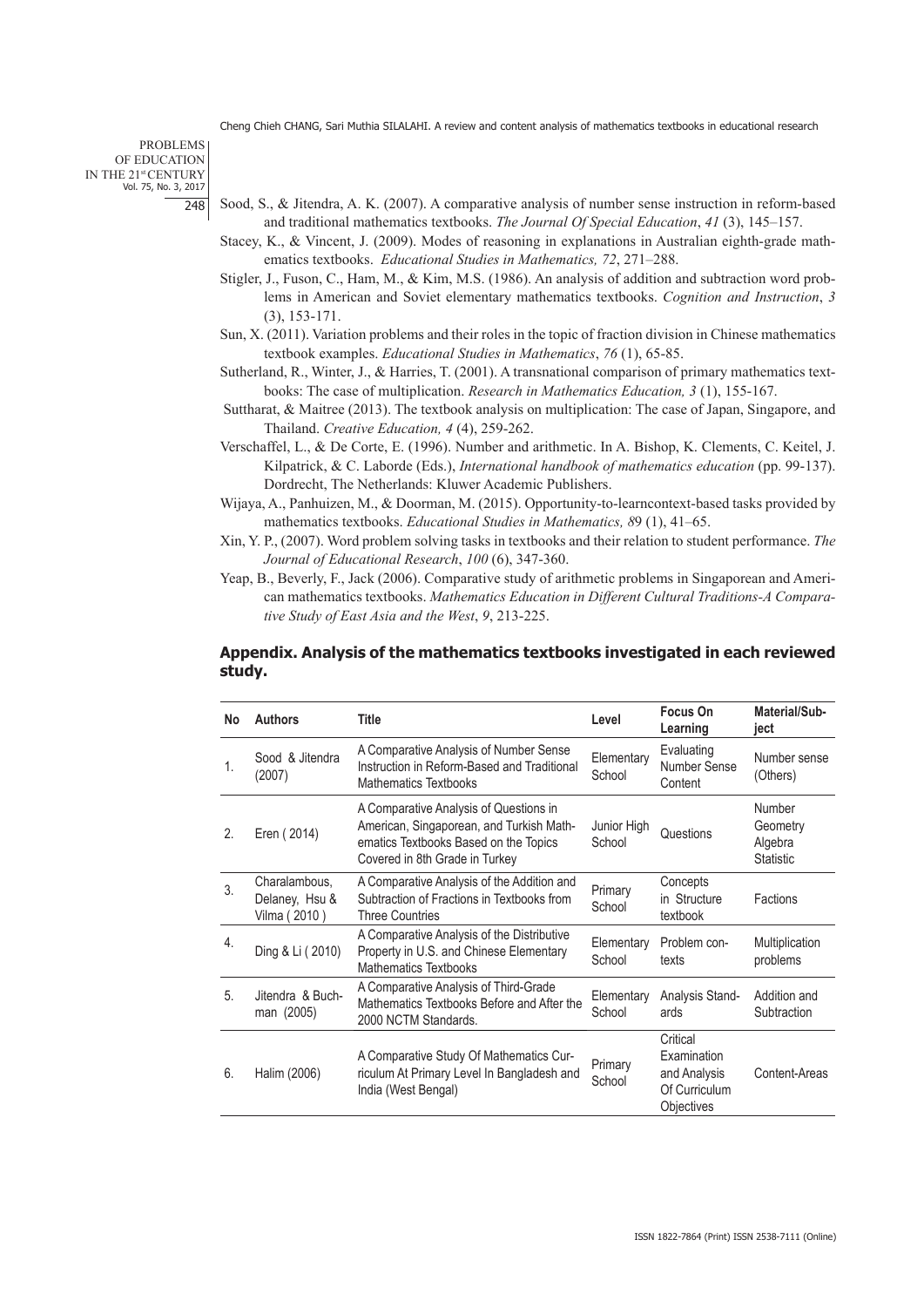PROBLEMS OF EDUCATION IN THE 21<sup>st</sup> CENTURY<br>Vol. 75, No. 3, 2017 249

| 7.  | Kyungmee &<br>Frederick (2006)            | A Comparative Study Of The Mathemat-<br>ics Textbooks Of China, England, Japan,<br>Korea, and The United States.                                                    | Junior High<br>School         | <b>Mathematics</b><br>education                               | All the Struc-<br>ture<br>(Other)     |
|-----|-------------------------------------------|---------------------------------------------------------------------------------------------------------------------------------------------------------------------|-------------------------------|---------------------------------------------------------------|---------------------------------------|
| 8.  | Li Y (2000)                               | A Comparison of Problems That Follow<br>Selected Content Presentations in American<br>and Chinese Mathematics Textbooks.                                            | Junior High<br>School         | Mathematical<br>problems                                      | Integer opera-<br>tions               |
| 9.  | Valerie & Hidet<br>(1995)                 | A Comparison of How Textbooks Teach<br>Mathematical Problem Solving in Japan and<br>the United States.                                                              | Junior High<br>School         | Problem-solving                                               | Positive and<br>Negative Num-<br>bers |
| 10. | Son (2005)                                | A Comparison Of How Textbooks Teach<br>Multiplication Of Fractions and Division Of<br>Fractions In Korea And In The U.S.                                            | Elementary<br>School          | Content and<br>Problem<br>Analysis                            | Fractions.                            |
| 11. | Baker & Knipe<br>(2010)                   | A Content Analysis and Cognitive Assess-<br>ment of Textbooks From 1900 to 2000                                                                                     | Elementary<br>School          | A Content Analy-<br>sis and cognitive Over All<br>assessment  |                                       |
| 12. | O'keeffe &<br>O'donoghue<br>(2015)        | A Role For Language Analysis In Mathemat-<br>ics Textbook Analysis                                                                                                  | Junior<br>Secondary<br>school | Role of Lan-<br>guage                                         | Over All<br>(Other)                   |
| 13. | Sutherland,<br>Winter & Harries<br>(2001) | A Transnational Comparison Of Primary<br>Mathematics Textbooks: The Case Of<br>Multiplication                                                                       | Primary<br>School             | The Nature of<br>the Images and                               | Multiplication                        |
| 14. | Jitendra, et al.<br>(2005)                | Adherence to Mathematics Professional<br>Standards and Instructional Design Criteria<br>for Problem-Solving in Mathematics                                          | Elementary<br>School          | The Standards<br>across                                       | Addition and<br>Subtraction           |
| 15. | Stigler, Fuson,<br>Ham, & Kim<br>(1986)   | An Analysis of Addition and Subtraction<br>Word Problems in American and Soviet<br><b>Elementary Mathematics Textbooks</b>                                          | Elementary<br>School          | Word problems                                                 | Addition and<br>Subtraction           |
| 16. | Linda & Birgit<br>(2002)                  | An Investigation of Mathematics Textbooks<br>and Their Use in English, French and Ger-<br>man Classroom: who gets an opportunity to<br>learn what?                  | Junior High<br>School         | Contexts, and of<br>the Pedagogi-<br>cal'                     | <b>Numbers</b>                        |
| 17. | Özgeldia & Esen<br>(2010)                 | Analysis of mathematical tasks in Turkish<br>elementary school mathematics textbooks                                                                                | Junior High<br>School         | <b>Tasks</b>                                                  | Over All                              |
| 18. | Cabassut (2005)                           | Argumentation and Proof In Examples<br>Taken From French And German Textbooks                                                                                       | Junior High<br>School         | Arguments of<br>plausibility and<br>arguments of<br>necessity | Pythagoras's<br>theorem               |
| 19. | Yeap, Beverly, &<br>Jack (2006)           | Comparative Study Of Arithmetic Problems<br>In Singaporean And American Mathematics<br><b>Textbooks</b>                                                             | Elementary<br>School          | Problem-solving                                               | Over All                              |
| 20. | Li, Chen, & An<br>(2009)                  | Conceptualizing and organizing content for<br>teaching and learning in selected Chinese,<br>Japanese and US mathematics textbooks:<br>the case of fraction division | Elementary<br>School          | Content                                                       | Fraction                              |
|     |                                           |                                                                                                                                                                     |                               |                                                               |                                       |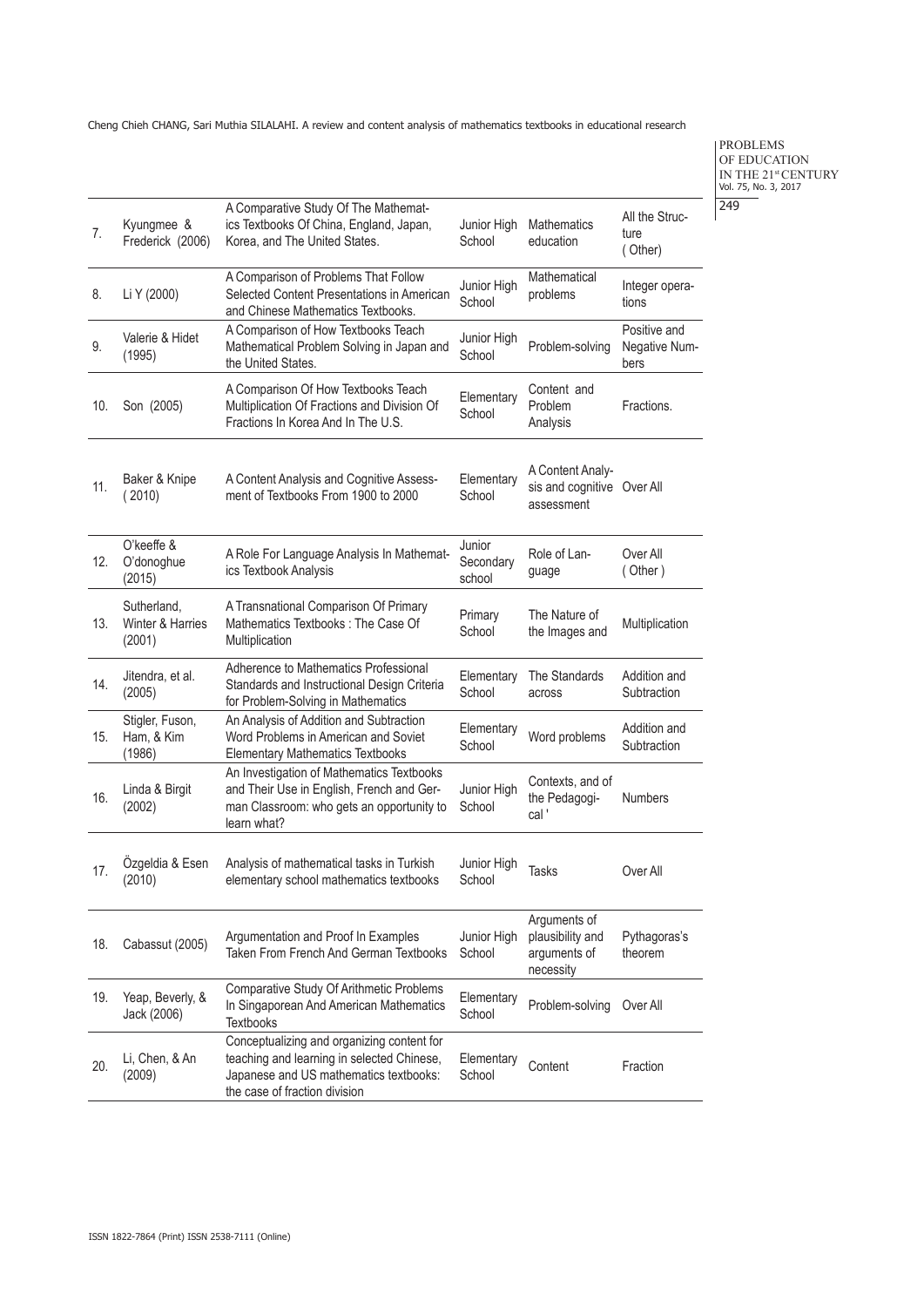PROBLEMS OF EDUCATION IN THE 21<sup>st</sup> CENTURY<br>Vol. 75, No. 3, 2017 250

| 21. | Abed & Al-Absi<br>(2015)                     | Content Analysis of Jordanian Elementary<br>Textbooks during 1970-2013 as Case Study                                                                 | Elementary<br>School  | Content analysis                                     | Numbers and<br>operations,<br>measurement,<br>algebra, prob-<br>ability. |
|-----|----------------------------------------------|------------------------------------------------------------------------------------------------------------------------------------------------------|-----------------------|------------------------------------------------------|--------------------------------------------------------------------------|
| 22. | Garderen,<br>Scheuermann &<br>Jackson (2012) | Developing Representational Ability in<br>Mathematics for Students With Learning<br>Disabilities: A Content Analysis of Grades 6<br>and 7 Textbooks. | Elementary<br>School  | Concrete and<br>visually based.                      | Number and<br>Operations<br>Algebra and<br>Geometry.                     |
| 23. | Burch (1953)                                 | Formal Analysis As A Problem-Solving<br>Procedure.                                                                                                   | Elementary<br>School  | Problem solving                                      | Algorism                                                                 |
| 24. | Beth, Herbel,<br>Eisenmann (2007)            | From Intended Curriculum to Written<br>Curriculum: Examining the "Voice" of a<br>Mathematics Textbook.                                               | Junior High<br>School | Voice                                                | Over All                                                                 |
| 25. | Gerofsky (1999)                              | Genre Analysis as a Way of Understanding<br>Pedagogy in Mathematics Education                                                                        | Other                 | Word problems                                        | Over All                                                                 |
| 26. | Fuson, Stigler &<br>Bartsch (1988)           | Grade Placement of Addition and Subtrac-<br>tion Topics in Japan, Mainland China,<br>the Soviet Union, Taiwan, and the United<br>States.             | Elementary<br>School  | Application                                          | Addition and<br>Subtraction                                              |
| 27. | Alajmi, (2012)                               | How do elementary textbooks address frac-<br>tions? A review of mathematics textbooks in<br>the USA, Japan, and Kuwait                               | Elementary<br>School  | 1. The Physical<br>2. The Structure<br>3. The Nature | Fractions                                                                |
| 28. | Flanders (1987)                              | How Much of the Content in Mathematics<br>Textbooks Is New?                                                                                          | Other                 | Content of<br>textbooks                              | Algebra                                                                  |
| 29. | Howson (1996)                                | Mathematics Textbooks: A Comparative<br>Study of Grade 8 Texts                                                                                       | Junior High<br>School | How application                                      | Over All                                                                 |
| 30. | Birgit, Linda, &<br>Milton (2001)            | Mathematics textbooks and their use in<br>English, French, and German classrooms:<br>A way to understand teaching and learning<br>cultures           | Junior High<br>School | The pedagogical Other                                |                                                                          |
| 31. | Stacey & Vincent<br>(2009)                   | Modes of reasoning in explanations in Aus-<br>tralian eighth-grade mathematics textbooks                                                             | Junior High<br>School | Reasoning                                            | Number,<br>Measurement,<br>Space, and<br>Algebra                         |
| 32. | Fujita & Jones<br>(2002)                     | Opportunities For The Development Of<br>Geometrical Reasoning In Current Text-<br>books In The UK And Japan                                          | Junior High<br>School | Reasoning skills                                     | Geometry                                                                 |
| 33. | Wijaya, Panhui-<br>zen & Doorman<br>(2015)   | Opportunity-to-learn context-based tasks<br>provided by mathematics textbooks.                                                                       | Junior High<br>School | Solving context-<br>based tasks                      | Measurement                                                              |
| 34. | Lianghuo & Yan<br>(2000)                     | Problem Solving In Singaporean Secondary<br><b>Mathematics Textbooks</b>                                                                             | Junior High<br>School | Problem-solving                                      | Algorithms                                                               |
| 35. | Lianghuo & Yan<br>(2007)                     | Representation of problem-solving<br>procedures: A comparative look at China,<br>Singapore, and US mathematics textbooks                             | Junior High<br>School | Representation                                       | Over All                                                                 |
| 36. | Reys, Robert &<br>Masataka (1996)            | The Development of Computation in Three<br>Japanese Primary-Grade Textbooks.                                                                         | Primary<br>School     | Connection                                           | Addition and<br>Subtraction                                              |
| 37. | Smith (1969)                                 | The Readability Of Junior High School<br><b>Mathematics Textbooks</b>                                                                                | Junior High<br>School | Content                                              | Over All                                                                 |